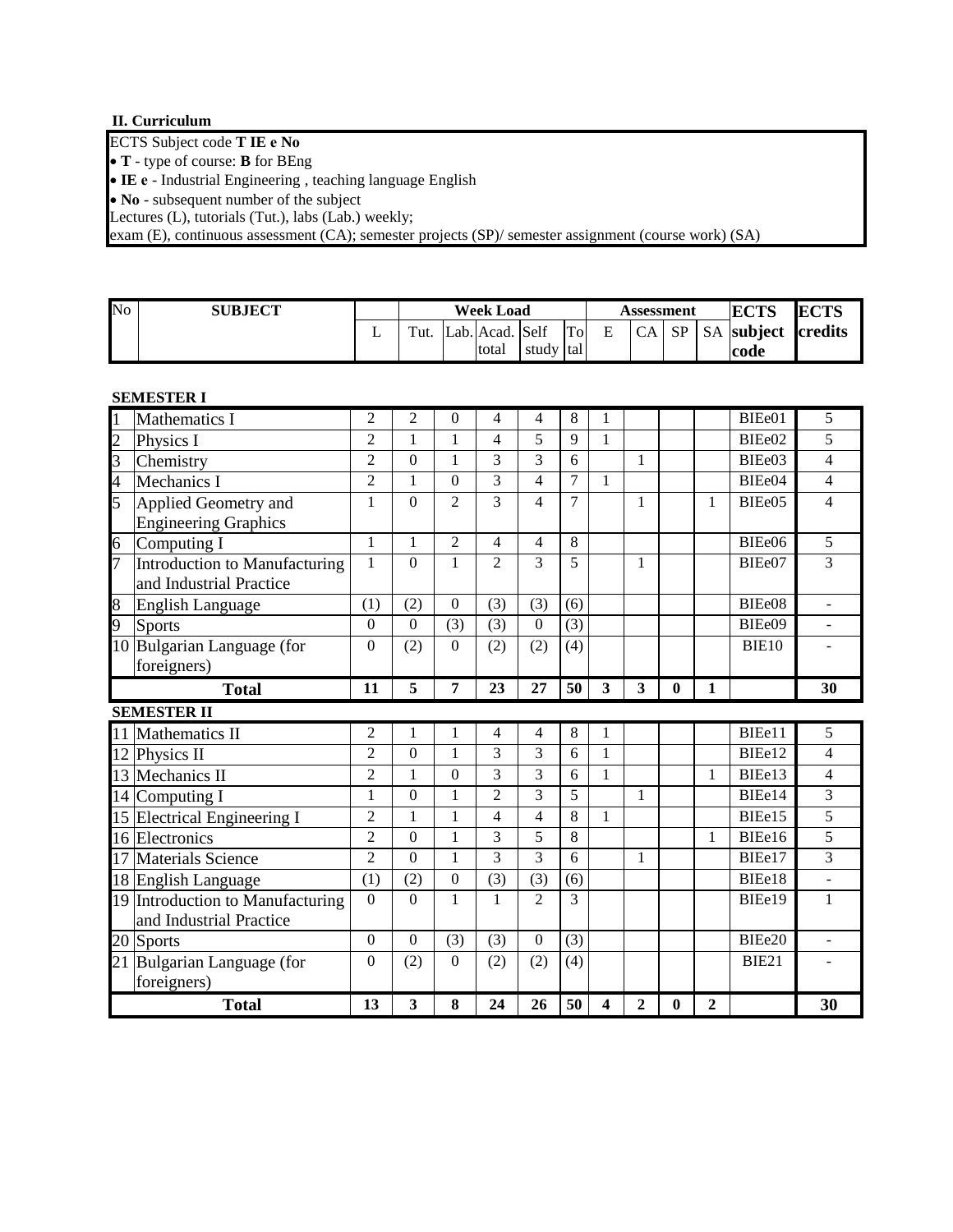| No | <b>SUBJECT</b> |         |                 |           | Assessment |   | <b>ECTS</b> | ECTS |                    |  |
|----|----------------|---------|-----------------|-----------|------------|---|-------------|------|--------------------|--|
|    |                | $T$ ut. | Lab. Acad. Self |           | Tol        | E | CA          | SP   | SA subject credits |  |
|    |                |         | total           | study tal |            |   |             |      | code               |  |

# **SEMESTER III**

| 22 | Mathematics III                       | $\overline{c}$                                                   | 1                       | $\overline{0}$   | 3              | 3                | 6              | 1                       |                  |                  |                  | BIEe22       | 4                       |
|----|---------------------------------------|------------------------------------------------------------------|-------------------------|------------------|----------------|------------------|----------------|-------------------------|------------------|------------------|------------------|--------------|-------------------------|
| 23 | <b>Strength of Materials</b>          | $\overline{c}$                                                   | 1                       | 1                | 4              | 4                | 8              | 1                       |                  |                  | 1                | BIEe23       | 5                       |
| 24 | Electrical Engineering II             | $\overline{c}$                                                   | 1                       | 1                | 4              | 4                | 8              | 1                       |                  |                  | 1                | BIEe24       | 5                       |
| 25 | Electronics                           | $\overline{c}$                                                   | $\boldsymbol{0}$        | $\overline{2}$   | 4              | 4                | 8              | $\mathbf{1}$            |                  |                  |                  | BIEe25       | 5                       |
| 26 | Computing II                          | $\mathbf{1}$                                                     | $\boldsymbol{0}$        | $\overline{2}$   | 3              | $\overline{4}$   | $\overline{7}$ |                         |                  |                  |                  | BIEe26       | $\overline{\mathbf{4}}$ |
| 27 | Economics                             | $\overline{c}$                                                   | 1                       | $\overline{0}$   | 3              | 3                | 6              |                         | $\mathbf{1}$     |                  |                  | BIEe27       | 3                       |
|    | 28 Measurements and                   | $\overline{2}$                                                   | $\boldsymbol{0}$        | $\mathbf 1$      | 3              | $\overline{4}$   | 7              |                         |                  |                  |                  | BIEe28       | $\overline{\mathbf{4}}$ |
|    | Instrumentation                       |                                                                  |                         |                  |                |                  |                |                         |                  |                  |                  |              |                         |
|    | 29 English Language                   | (1)                                                              | (1)                     | $\boldsymbol{0}$ | (2)            | (2)              | (4)            |                         |                  |                  |                  | BIEe29       | $\Box$                  |
|    | 30 Sports                             | $\boldsymbol{0}$                                                 | $\boldsymbol{0}$        | (3)              | (3)            | $\boldsymbol{0}$ | (3)            |                         |                  |                  |                  | BIEe30       | ÷,                      |
| 31 | Bulgarian<br>(for<br>Language         | $\boldsymbol{0}$                                                 | (2)                     | $\theta$         | (2)            | (2)              | (4)            |                         |                  |                  |                  | BIE31        |                         |
|    | foreigners)                           |                                                                  |                         |                  |                |                  |                |                         |                  |                  |                  |              |                         |
|    | <b>Total</b>                          | 13                                                               | 4                       | 7                | 24             | 26               | 50             | 4                       | $\mathbf{1}$     | $\boldsymbol{0}$ | $\mathbf{2}$     |              | 30                      |
|    | <b>SEMESTER IV</b>                    |                                                                  |                         |                  |                |                  |                |                         |                  |                  |                  |              |                         |
|    | 32 Control Theory I                   | $\mathfrak{2}% _{T}=\mathfrak{2}_{T}\!\left( T_{T_{1}}\right) ,$ | $\boldsymbol{0}$        | 1                | 3              | 4                | 7              |                         |                  |                  |                  | BIEe32       | $\overline{4}$          |
|    | 33 Fluid Mechanics                    | $\mathbf{1}$                                                     | $\mathbf{1}$            | 1                | 3              | $\overline{4}$   | $\overline{7}$ | 1                       |                  |                  |                  | BIEe33       | $\overline{\mathbf{4}}$ |
|    | 34 Principles of Mechanical           | $\overline{2}$                                                   | $\mathbf{1}$            | $\mathbf{1}$     | $\overline{4}$ | 5                | 9              | $\mathbf{1}$            |                  | 1                |                  | BIEe34       | $\overline{5}$          |
|    | <b>Engineering Design</b>             |                                                                  |                         |                  |                |                  |                |                         |                  |                  |                  |              |                         |
|    | 35 Computing II                       | 1                                                                | $\boldsymbol{0}$        | 1                | $\overline{2}$ | 3                | 5              |                         | $\mathbf{1}$     |                  |                  | BIEe35       | $\mathfrak{Z}$          |
|    | 36 Measurements and                   | 1                                                                | $\boldsymbol{0}$        | $\overline{2}$   | 3              | $\overline{3}$   | 6              | 1                       |                  |                  |                  | BIEe36       | $\overline{\mathbf{4}}$ |
|    | Instrumentation                       |                                                                  |                         |                  |                |                  |                |                         |                  |                  |                  |              |                         |
| 37 | <b>Enterprise Management</b>          | $\overline{2}$                                                   | 1                       | $\overline{0}$   | 3              | 3                | 6              | 1                       |                  |                  |                  | BIEe37       | $\overline{4}$          |
| 38 | <b>Operations Research</b>            | $\overline{c}$                                                   | 1                       | $\overline{0}$   | 3              | $\overline{3}$   | 6              |                         | 1                |                  |                  | BIEe38       | $\overline{\mathbf{4}}$ |
| 39 | English Language                      | (1)                                                              | (1)                     | $\boldsymbol{0}$ | (2)            | (2)              | (4)            |                         |                  |                  |                  | BIEe39       | $\blacksquare$          |
| 40 | <b>Industrial Training</b>            | $\boldsymbol{0}$                                                 | $\mathbf{0}$            | $\overline{2}$   | $\overline{2}$ | $\overline{2}$   | 4              |                         |                  |                  |                  | BIEe40       | $\overline{2}$          |
| 41 | Sports                                | $\boldsymbol{0}$                                                 | $\mathbf{0}$            | (3)              | (3)            | $\overline{0}$   | (3)            |                         |                  |                  |                  | BIEe41       | $\overline{a}$          |
|    | 42 Bulgarian Language (for            | $\boldsymbol{0}$                                                 | (2)                     | $\mathbf{0}$     | (2)            | (2)              | (4)            |                         |                  |                  |                  | <b>BIE42</b> |                         |
|    | foreigners)                           |                                                                  |                         |                  |                |                  |                |                         |                  |                  |                  |              |                         |
|    | <b>Total</b>                          | 11                                                               | 4                       | 8                | 23             | 27               | 50             | 4                       | $\overline{2}$   | $\mathbf{1}$     | $\bf{0}$         |              | 30                      |
|    | <b>SEMESTER V</b>                     |                                                                  |                         |                  |                |                  |                |                         |                  |                  |                  |              |                         |
|    | 43 Mathematics IV                     | $\mathfrak{2}% =\mathfrak{2}\left( \mathfrak{2}\right) ^{2}$     | 1                       | $\boldsymbol{0}$ | 3              | 4                | 7              | 1                       |                  |                  |                  | BIEe43       | 4                       |
| 44 | Control Theory I                      | $\mathbf{1}$                                                     | 1                       | 1                | 3              | 5                | 8              | 1                       |                  |                  |                  | BIEe44       | 5                       |
|    | 45 Materials Technology               | $\overline{c}$                                                   | $\boldsymbol{0}$        | 1                | 3              | 3                | 6              | 1                       |                  |                  |                  | BIEe45       | 3                       |
|    | 46 Computer Aided Design              | $\sqrt{2}$                                                       | $\boldsymbol{0}$        | $\mathbf{1}$     | 3              | 5                | 8              |                         | $\mathbf{I}$     |                  | $\mathbf{I}$     | BIEe46       | 5                       |
|    | 47 Industrial Manufacturing Systems   | $\overline{2}$                                                   | 1                       | $\overline{0}$   | 3              | 5                | 8              |                         | 1                |                  | 1                | BIEe47       | 5                       |
|    | 48 Production Operation<br>Management | $\overline{2}$                                                   | $\mathbf{1}$            | $\boldsymbol{0}$ | 3              | $\overline{c}$   | 5              |                         |                  |                  |                  | BIEe48       | $\overline{3}$          |
|    | 49 Measurements Systems               | $\overline{2}$                                                   | $\mathbf{0}$            | $\overline{2}$   | $\overline{4}$ | $\overline{4}$   | 8              | $\mathbf{1}$            |                  |                  |                  | BIEe49       | $\overline{5}$          |
|    |                                       | 13                                                               | $\overline{\mathbf{4}}$ | 5                | 22             | 28               | 50             | $\overline{\mathbf{4}}$ | $\boldsymbol{2}$ | $\boldsymbol{0}$ | $\boldsymbol{2}$ |              | 30                      |
|    | <b>Total</b>                          |                                                                  |                         |                  |                |                  |                |                         |                  |                  |                  |              |                         |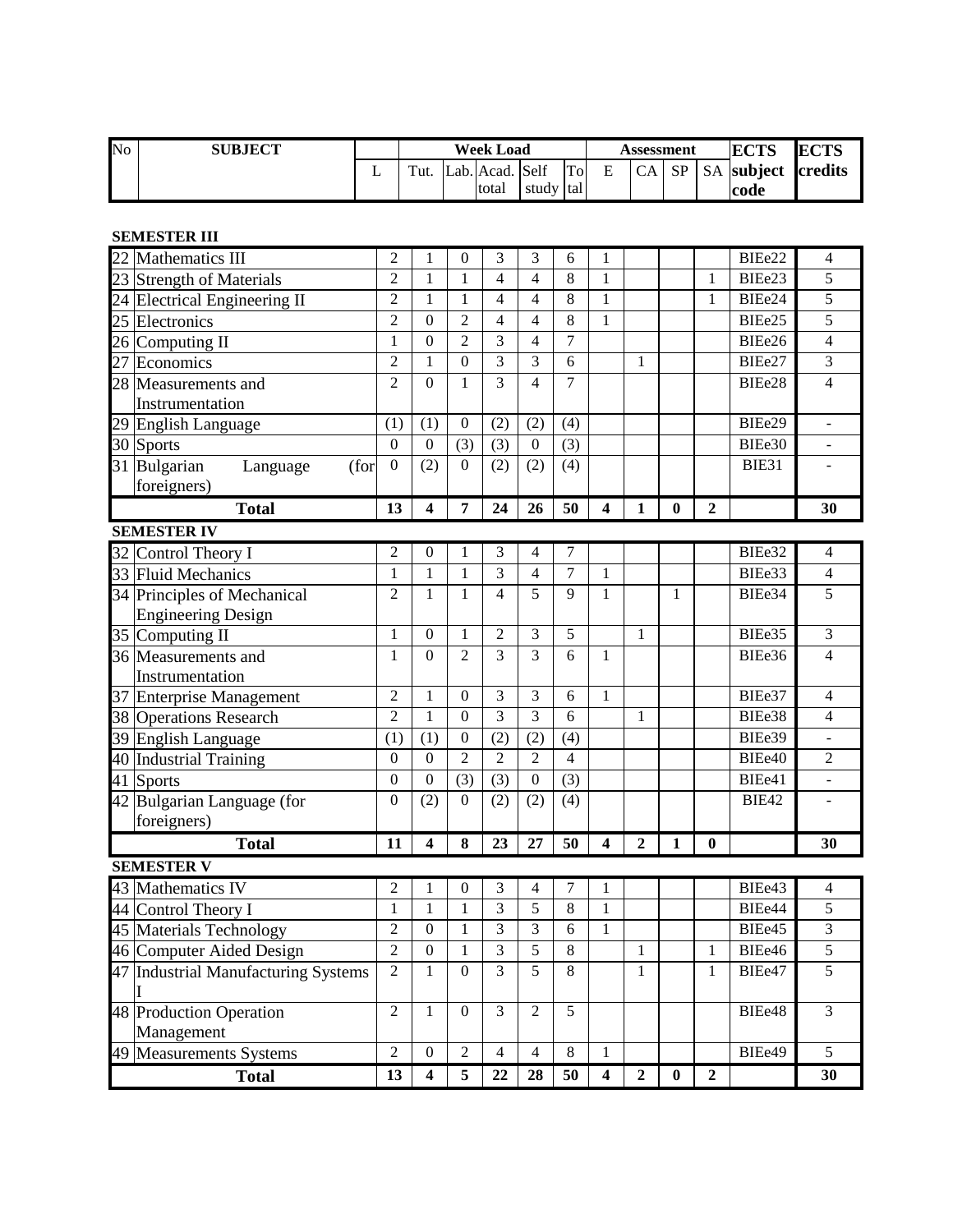| N <sub>o</sub> | <b>SUBJECT</b> |   |         | <b>Week Load</b> |             |    |   |      | Assessment | <b>ECTS</b> | <b>ECTS</b>               |  |
|----------------|----------------|---|---------|------------------|-------------|----|---|------|------------|-------------|---------------------------|--|
|                |                | ∸ | $T$ ut. | Lab. Acad. Self  |             | To | E | CA I | SP         |             | <b>SA</b> subject credits |  |
|                |                |   |         | total            | study Itall |    |   |      |            |             | code                      |  |

# **SEMESTER VI**

| SEMESTER VI                                                |                |                         |                  |                |                          |                                        |                         |                |          |          |        |                |
|------------------------------------------------------------|----------------|-------------------------|------------------|----------------|--------------------------|----------------------------------------|-------------------------|----------------|----------|----------|--------|----------------|
| 50 Industrial Manufacturing Systems<br>$\overline{\rm II}$ | 2              | 1                       |                  | 4              | 5                        | 9                                      |                         |                |          |          | BIEe50 | 5              |
|                                                            | $\overline{2}$ | $\mathbf{1}$            | $\mathbf{1}$     | $\overline{4}$ | 5                        | 9                                      | $\mathbf{1}$            |                |          |          | BIEe51 | 5              |
| 51 Thermodynamics and Heat<br>52 Technical Safety          | 1              | $\boldsymbol{0}$        | 1                | $\overline{2}$ | $\overline{2}$           | 4                                      |                         | 1              |          |          | BIEe52 | $\overline{2}$ |
| 53 Production Operation                                    | $\overline{2}$ | 1                       | $\overline{0}$   | 3              | 3                        | 6                                      | $\mathbf{1}$            |                |          |          | BIEe53 | $\overline{4}$ |
| Management                                                 |                |                         |                  |                |                          |                                        |                         |                |          |          |        |                |
|                                                            | $\overline{2}$ | $\Omega$                | $\overline{2}$   | $\overline{4}$ | 5                        | 9                                      |                         |                | 1        |          | BIEe54 | 5              |
| 54 Manufacturing Design I<br>55 Human Resource Management  | $\overline{2}$ | 1                       | $\boldsymbol{0}$ | 3              | 3                        | 6                                      |                         | 1              |          |          | BIEe55 | $\overline{4}$ |
| 56 Optional Subject from list L1                           | $\overline{2}$ | $\Omega$                | 1                | 3              | $\overline{\mathcal{L}}$ | 7                                      |                         | 1              |          |          | BIEe56 | 5              |
| <b>Total</b>                                               | 13             | $\overline{\mathbf{4}}$ | 6                | 23             | 27                       | 50                                     | 3                       | 3              | 1        | $\bf{0}$ |        | 30             |
| <b>SEMESTER VII</b>                                        |                |                         |                  |                |                          |                                        |                         |                |          |          |        |                |
| 57 Quality Control                                         | $\overline{2}$ | 1                       |                  | 4              | 5                        | 9                                      |                         |                |          |          | BIEe57 | 5              |
| 58 Control Engineering                                     | $\overline{2}$ | $\theta$                | 1                | 3              | $\overline{4}$           | $\overline{7}$                         | 1                       |                |          |          | BIEe58 | $\overline{4}$ |
| 59 Systems Modelling and                                   | $\overline{2}$ | $\overline{0}$          | 1                | 3              | $\overline{4}$           | 7                                      |                         | 1              |          | 1        | BIEe59 | $\overline{4}$ |
| Simulation                                                 |                |                         |                  |                |                          |                                        |                         |                |          |          |        |                |
| 60 Manufacturing Design II                                 | 2              | $\Omega$                | 1                | 3              | 6                        | 9                                      | 1                       |                | 1        |          | BIEe60 | 5              |
| 61 Computer Integrated                                     | $\overline{2}$ | $\Omega$                | $\mathbf{1}$     | 3              | 3                        | 6                                      |                         |                |          |          | BIEe61 | 4              |
| Manufacturing                                              |                |                         |                  |                |                          |                                        |                         |                |          |          |        |                |
| 62 Elements of Industrial Automation                       | $\overline{2}$ | $\overline{0}$          | 1                | 3              | 3                        | 6                                      | $\mathbf{1}$            |                |          |          | BIEe62 | 4              |
| 63 Optional Subject from list L2                           | $\overline{2}$ | $\Omega$                | 1                | 3              | 3                        | 6                                      |                         | 1              |          |          | BIEe63 | $\overline{4}$ |
| <b>Total</b>                                               | 14             | 1                       | 7                | 22             | 28                       | 50                                     | $\overline{\mathbf{4}}$ | $\overline{2}$ | 1        | 1        |        | 30             |
| <b>SEMESTER VIII-10</b> weeks                              |                |                         |                  |                |                          |                                        |                         |                |          |          |        |                |
| 64 Computer Integrated                                     | $\overline{2}$ | $\overline{0}$          | 2                | $\overline{4}$ | 4                        | 8                                      |                         | 1              |          |          | BIEe64 | 3              |
| Manufacturing                                              |                |                         |                  |                |                          |                                        |                         |                |          |          |        |                |
| 65 Environmental Production                                | $\overline{2}$ | $\Omega$                | $\overline{2}$   | $\overline{4}$ | 4                        | 8                                      |                         | 1              |          |          | BIEe65 | 3              |
| Engineering                                                |                |                         |                  |                |                          |                                        |                         |                |          |          |        |                |
| 66 Manufacturing Strategies                                | $\overline{2}$ | $\overline{2}$          | $\theta$         | $\overline{4}$ | 4                        | 8                                      |                         | 1              |          |          | BIEe66 | 3              |
| 67 Financial Accounting                                    | $\overline{2}$ | $\overline{2}$          | $\Omega$         | $\overline{4}$ | 4                        | 8                                      |                         | 1              |          |          | BIEe67 | 3              |
| 68 Optional Subject List L3                                | $\overline{2}$ | $\overline{0}$          | $\overline{2}$   | 4              | 5                        | $\overline{9}$                         | 1                       |                |          |          | BIEe68 | $\overline{4}$ |
| 69 Optional Subject List L4                                | $\overline{2}$ | $\overline{0}$          | $\overline{2}$   | $\overline{4}$ | $\overline{5}$           | 9                                      | 1                       |                |          |          | BIEe69 | $\overline{4}$ |
| 70 Final Year Project $-8$ weeks                           |                |                         |                  |                |                          | <b>Final Year Project Presentation</b> |                         |                |          |          | BIEe70 | 10             |
| <b>Total</b>                                               | 12             | 4                       | 8                | 24             | 26                       | 50                                     | $\overline{2}$          | 4              | $\bf{0}$ | $\bf{0}$ |        | 30             |
|                                                            |                |                         |                  |                |                          |                                        |                         |                |          |          |        |                |